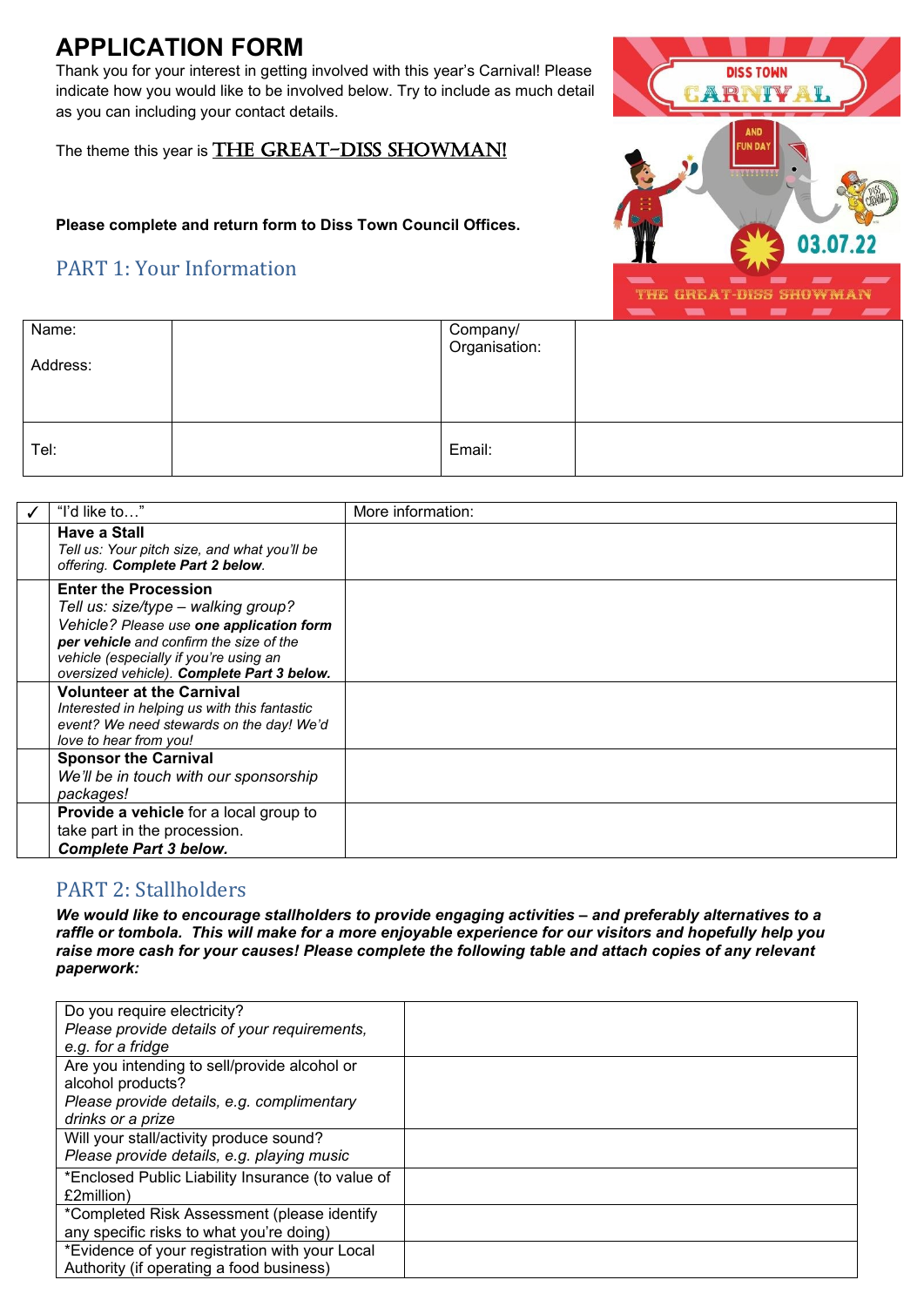| Fee (Cheques payable to Diss Town Council, or |  |
|-----------------------------------------------|--|
| BACS payment details will be given on         |  |
| completion of form acceptance)                |  |

*\* We will not be able to accept stallholders on the day without these documents.*

### **Stall Fees** (based on 3 x 3m pitch)

| <b>Commercial food stalls</b>           | £130 |
|-----------------------------------------|------|
| Non-commercial food stalls              | £80  |
| Business/trade stalls & large charities | £80  |
| Other stalls / charities                | £50  |
| <b>Craft Tent stallholders</b>          | £25  |

#### **Charity Pitches** - **A donation towards our 'Booze Barrow Raffle' would be welcomed.**

*We have a limited number of free pitches for locally based small charities & Not for Profit community groups. Those who support the theme and offer engaging activities will be given preference. Your bottle donation allows us to raise money to cover the cost of your pitch!*

### PART 3: Procession *Please complete the following table:*

|                                                        | Yes /No |                                           |
|--------------------------------------------------------|---------|-------------------------------------------|
| Will your group/vehicle have<br>music or loud noises?  |         | If Yes, provide details:                  |
| Is your vehicle legally taxed and<br>have a valid MOT? |         | Please provide signature as confirmation: |
| Does your vehicle have a valid<br>insurance policy?    |         | Please provide signature as confirmation: |

**Throwing objects from vehicles is not allowed. If you have any freebies, sweets, etc to distribute, these must be given out by hand.**

**The only collection buckets allowed throughout the parade are for Diss Carnival. Any other collection buckets are NOT allowed along the parade route. You are welcome, however, to collect monies on the park at the Fun Day.**

Any questions? If you have any questions, or just want to run through your ideas, please get in touch with the Carnival Crew- **Like & Share our Facebook page:** [www.facebook.com/DissCarnival/](http://www.facebook.com/DissCarnival/)

## Please return completed application forms and supporting documentation to:

**Address:** C/O Carnival Committee, Diss Town Council, 11-12 Market Hill, Diss, IP22 4JZ

**Telephone:** 01379 643848 **Email:** [carnival@diss.gov.uk](mailto:carnival@diss.gov.uk)

### **Privacy Notice**

Diss Town Council takes your privacy seriously and will only use your information in relation to your application for Diss Carnival. However, we may like to contact you with details of other town events of interest to you. If you consent to us contacting you for this purpose, please tick the box(es) to say how you would like us to contact you.

Email Telephone / SMS

If you prefer not to be contacted with details of events, then please tick this  $\vert$  box

For further information, please refer to our GDPR Policy at www.diss.gov.uk.

### DTC Docs/ Events/ Carnival/ Admin/ Application and Risk Assessment forms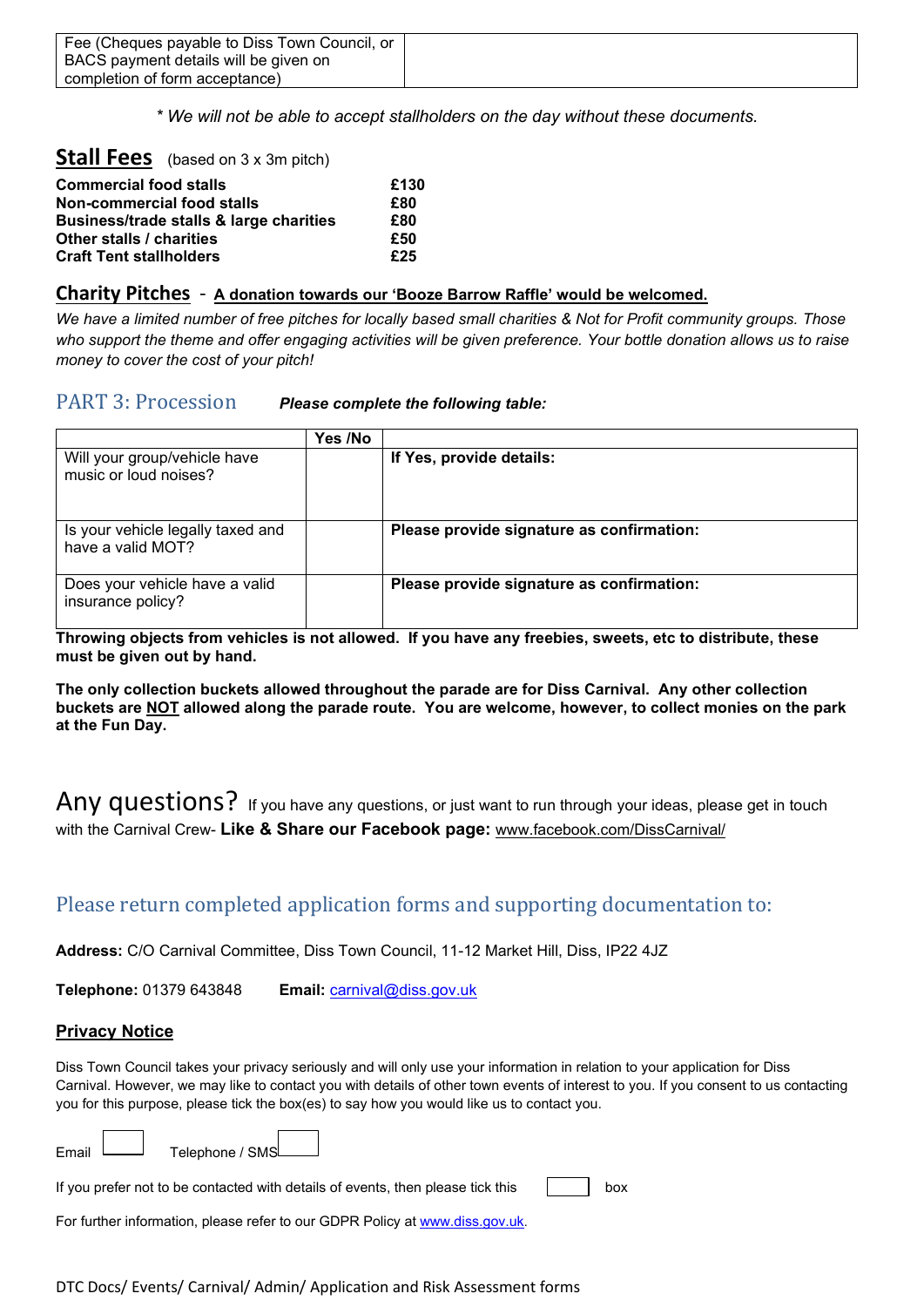

# **RISK ASSESSMENT FORM – DISS TOWN CARNIVAL 2022**

| rganisation:<br>.Jr | $-$<br>*niva.<br>Diss<br>om <i>r</i> ٽ<br>™itte∈<br>Gdi | Person.<br>Contact    |                                                                                 |
|---------------------|---------------------------------------------------------|-----------------------|---------------------------------------------------------------------------------|
| Site.               | i OW <sub>r</sub><br>Dıss<br>Park                       | ˈtimeː<br>and<br>Date | $\sim$ $\sim$<br>. nnnr<br>. .<br>2.30pm-6pm<br>Sunda <sub>'</sub><br>JUIV<br>U |

| <b>Hazard</b>                              | Who might be<br>harmed and how?                       | <b>How to control risk</b>                                                                                           | <b>What further controls/actions</b><br>are required?                                                                                            | <b>Current Risk</b><br><b>Factort</b><br><b>High/Mediu</b><br>m/Low | <b>Timescales for</b><br><b>further actions to</b><br>be completed<br>(within ) | Responsible person's job<br><b>title</b>                  |
|--------------------------------------------|-------------------------------------------------------|----------------------------------------------------------------------------------------------------------------------|--------------------------------------------------------------------------------------------------------------------------------------------------|---------------------------------------------------------------------|---------------------------------------------------------------------------------|-----------------------------------------------------------|
| Vehicles &<br>Movement                     | Public, event<br>organisers,<br>dignitaries and staff | Vehicles should only be present<br>on Diss Park during set up and<br>dismantling of your stall.                      | Remove all vehicles from the<br>park after setting up and<br>dismantling equipment                                                               | $1 \times 4 = 4$<br>Low Risk                                        | Immediately on the<br>day of Carnival                                           | Vehicle owner                                             |
|                                            |                                                       | Be especially vigilant for<br>pedestrians & all vehicles should<br>use a banks man when reversing.                   | Parking Marshalls and Carnival<br>representatives are on site to<br>utilise as banksman when<br>required.                                        |                                                                     |                                                                                 | Vehicle owner in<br>conjunction with Parking<br>Marshalls |
|                                            |                                                       | Only vehicles with permission are<br>allowed to drive onto the Park<br>and must be supervised at all<br>times.       | Parking marshalls to check that<br>vehicles have permission to<br>drive onto the park.                                                           |                                                                     |                                                                                 | Parking marshall                                          |
|                                            |                                                       | All vehicles going onto the Park<br>must adhere to the Carnival<br>stewards at all times.                            | All stewards/Marshalls to wear<br>hi viz jackets to be easily<br>identifiable.                                                                   |                                                                     |                                                                                 | Stewards/Carnival<br>Marshalls                            |
|                                            |                                                       | All vehicles must adhere to<br><b>Carnival Event Management Plan</b><br>for entry and exit times.                    | Event Management Plan must<br>be available for all stallholders<br>attending the Carnival.                                                       |                                                                     |                                                                                 | <b>Chair of Carnival</b><br>Committee                     |
| Setting up<br>and<br>dismantling<br>stalls | Public, event<br>organisers,<br>dignitaries and staff | All stallholders are responsible for<br>the safety of the public when<br>setting up and dismantling their<br>stalls. | Stallholders must ensure all<br>poles, stall sections, tables,<br>crates and/or gazebos are<br>placed in a tidy manner to<br>avoid trip hazards. | $2 \times 2 = 4$<br>Low Risk                                        | Immediately on day<br>of Carnival                                               | Stallholder                                               |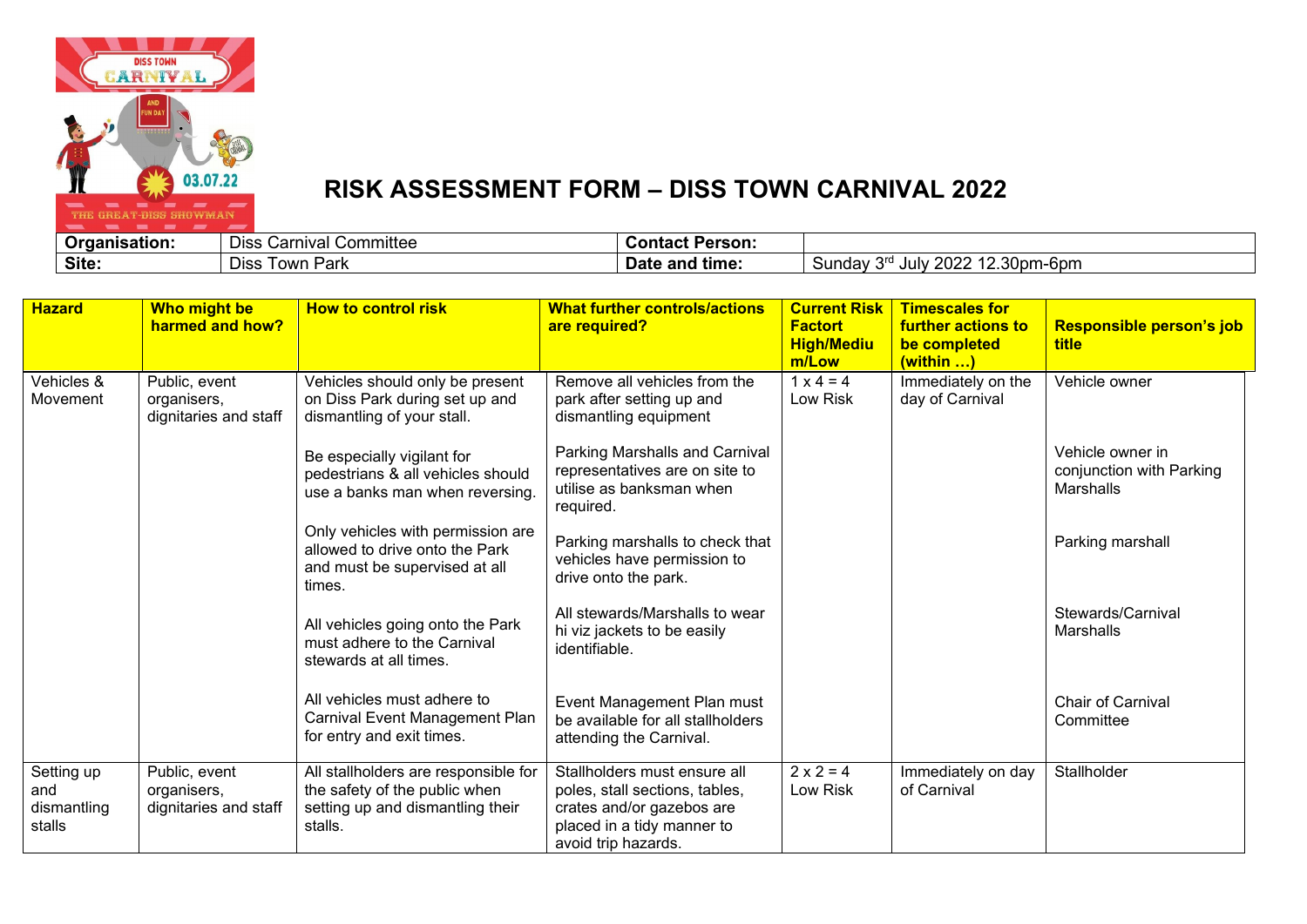|                             |                                                       |                                                                                                    | All gazebos or tents must be<br>weighted down at each corner<br>to avoid any accidents due to<br>adverse weather. |                              |                                      | Stallholder                       |
|-----------------------------|-------------------------------------------------------|----------------------------------------------------------------------------------------------------|-------------------------------------------------------------------------------------------------------------------|------------------------------|--------------------------------------|-----------------------------------|
|                             |                                                       |                                                                                                    | Safety officer to check all stalls<br>have the required weights<br>attached to their legs.                        |                              |                                      | Nominated safety officer<br>(TBC) |
| <b>Stall Tables</b>         | Public, event<br>organisers,<br>dignitaries and staff | All tables must be in a good<br>condition and constructed of<br>suitable materials.                | Ensure tables are not<br>overloaded with display items<br>to avoid collapsing.                                    | $2 \times 2 = 4$<br>Low Risk |                                      | Stallholder                       |
|                             |                                                       |                                                                                                    | All tables must be placed on a<br>level surface.                                                                  |                              |                                      | Stallholder                       |
|                             |                                                       |                                                                                                    | Safety officer to check all tables<br>are safe and not overloaded.                                                |                              |                                      | Nominated safety Officer<br>(TBC) |
| Slips/falls/trip<br>hazards | Public, event<br>organisers,<br>dignitaries and staff | Regularly ensure floor area and<br>walkways are clear of debris and<br>cables.                     | Ensure any trip hazards that<br>cannot be removed are clearly<br>marked with hazard tape.                         | $2 \times 2 = 4$<br>Low Risk | Immediately and<br>during the event. | Stallholder                       |
|                             |                                                       |                                                                                                    | Cables that are over walkways<br>must have rubber mating to<br>ensure no trip hazards.                            |                              |                                      | Stallholder                       |
|                             |                                                       |                                                                                                    | All boxes or goods to be<br>stacked and stored in a safe<br>manner.                                               |                              |                                      | Stallholder                       |
|                             |                                                       |                                                                                                    | Safety Officer to check no<br>obvious trip hazards before<br>event.                                               |                              |                                      | Nominated safety officer<br>(TBC) |
| <b>First Aid</b>            | Public, event<br>organisers,<br>dignitaries and staff | Report any emergencies<br>immediately to event<br>stewards/marshalls who will                      | There will be a first aid tent and<br>first aiders available on site.                                             | $1 x 4 = 4$<br>Low Risk      | Immediately and<br>during event.     | <b>Carnival Chair</b>             |
|                             |                                                       | either direct people to the first aid<br>tent or in emergencies contact the<br>emergency services. | The tent is clearly identified by<br>a flag.                                                                      |                              |                                      | <b>First Aiders</b>               |
|                             |                                                       |                                                                                                    | The PA system will mention the<br>first aid tent clearly throughout<br>the day.                                   |                              |                                      | Carnival Chair                    |
|                             |                                                       |                                                                                                    |                                                                                                                   |                              |                                      | <b>Carnival Chair</b>             |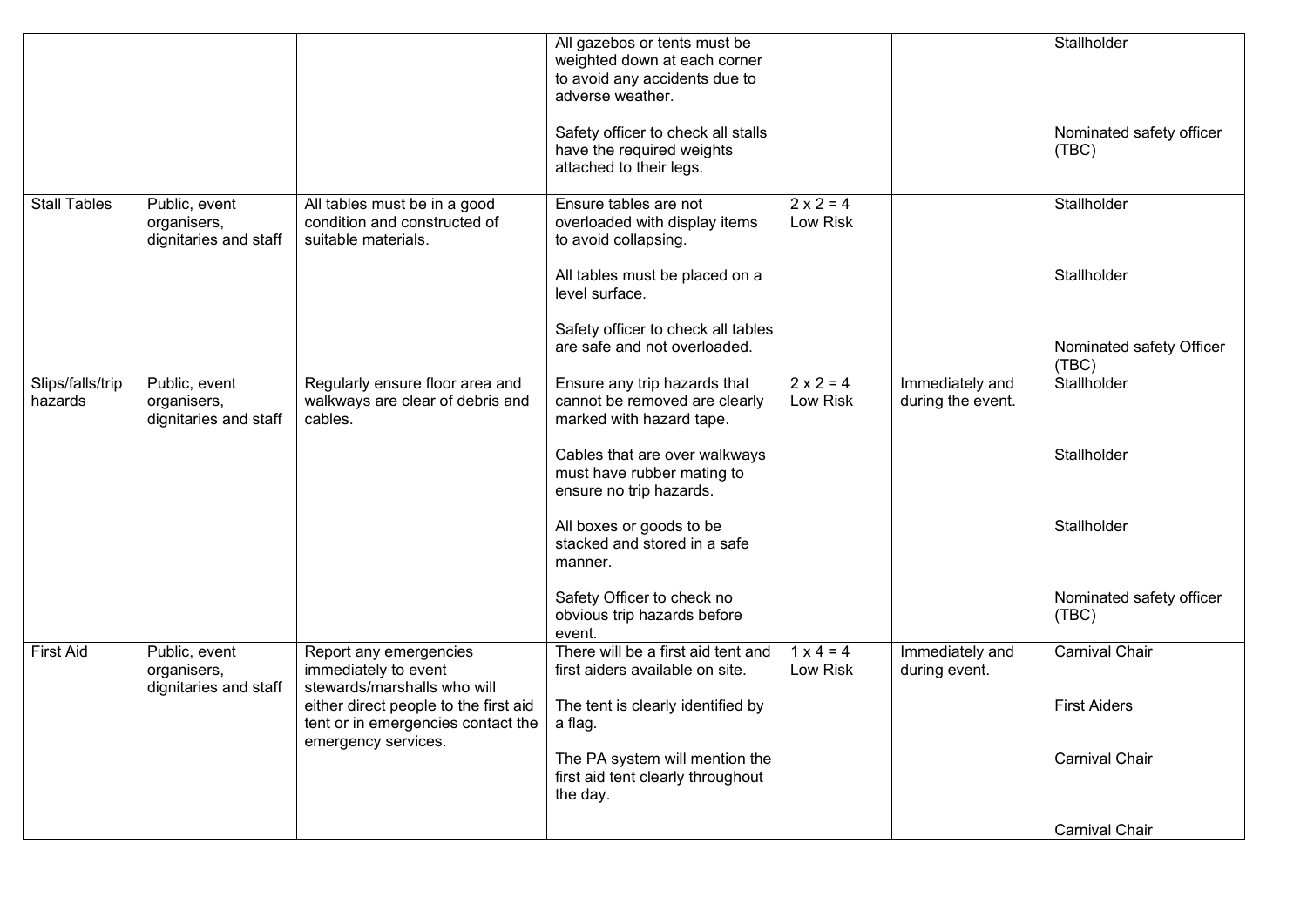|                                   |                                                        |                                                                                                | Carnival chair and staff to<br>ensure radios are working<br>correctly.                                                    |                                        |                                  |                                             |
|-----------------------------------|--------------------------------------------------------|------------------------------------------------------------------------------------------------|---------------------------------------------------------------------------------------------------------------------------|----------------------------------------|----------------------------------|---------------------------------------------|
| Removal of<br>rubbish             | Public, event<br>organisers,<br>dignitaries and staff  | All food vendors must provide<br>their own litter bin & take rubbish<br>away post event.       | Extra bins to be sited around<br>the park to ensure that there is<br>no hazards from rubbish<br>collected.                | $1 \times 1 = 1$<br>Low Risk           | Immediately and<br>during event. | Stallholders, DTC to<br>provide extra bins. |
| <b>Fire Safety</b>                | Public, event<br>organisers,<br>dignitaries and staff. | Stalls posing a fire risk must have<br>their own appropriate control<br>measures               | Each stall posing a first risk will<br>provide a fire<br>extinguisher/blanket.                                            | $2 \times 4 = 8$<br><b>Medium Risk</b> | During set up<br>before event.   | <b>Stallholders</b>                         |
|                                   |                                                        |                                                                                                | Safety Officer to check that the<br>stalls meet the above<br>requirements.                                                |                                        |                                  | Nominated safety officer                    |
|                                   |                                                        |                                                                                                | All stewards/marshalls to have<br>walkie talkies which are<br>connected with the main arena<br>PA to ensure crowd safety. |                                        |                                  | <b>Carnival Chair</b>                       |
| <b>Food Safety</b><br>and Hygiene | Public, event<br>organisers,<br>dignitaries and staff. | All stallholders handling food<br>must have an up to date food<br>hygiene certificate.         | Caution signs to be sited so as<br>not to be a trip hazard to the<br>public.                                              | $1 \times 4 = 4$<br>Low Risk           | <b>Stallholders</b>              | Nominated safety officer                    |
|                                   |                                                        | Ensure any equipment is situated<br>on a solid foundation with caution<br>signs nearby.        | All hygiene certificates will be<br>checked before setting up<br>commences.                                               |                                        |                                  | Nominated safety officer                    |
|                                   |                                                        | Traders should ensure that<br>generators are suitable for use in<br>close proximity to others. | All generators should be<br>properly maintained and have<br>no noxious fumes emitting into<br>the atmosphere.             |                                        |                                  | Stallholders                                |
|                                   |                                                        |                                                                                                | Fuel should be stored in an<br>approved container away from<br>the stall.                                                 |                                        |                                  | <b>Stallholders</b>                         |
|                                   |                                                        |                                                                                                | The event team reserves the<br>right to request a trader to turn<br>off a generator if complaints are<br>received.        |                                        |                                  | <b>Carnival Chair/Safety</b><br>Officer     |
| <b>Toilets</b>                    | Public, event<br>organisers,<br>dignitaries and staff. | Permanent and portable toilets<br>will be available on site.                                   | Toilets will be monitored and<br>cleaned during the event.                                                                | $1 \times 1 = 2$                       | Throughout the<br>event          | Contract cleaners (TBC)                     |